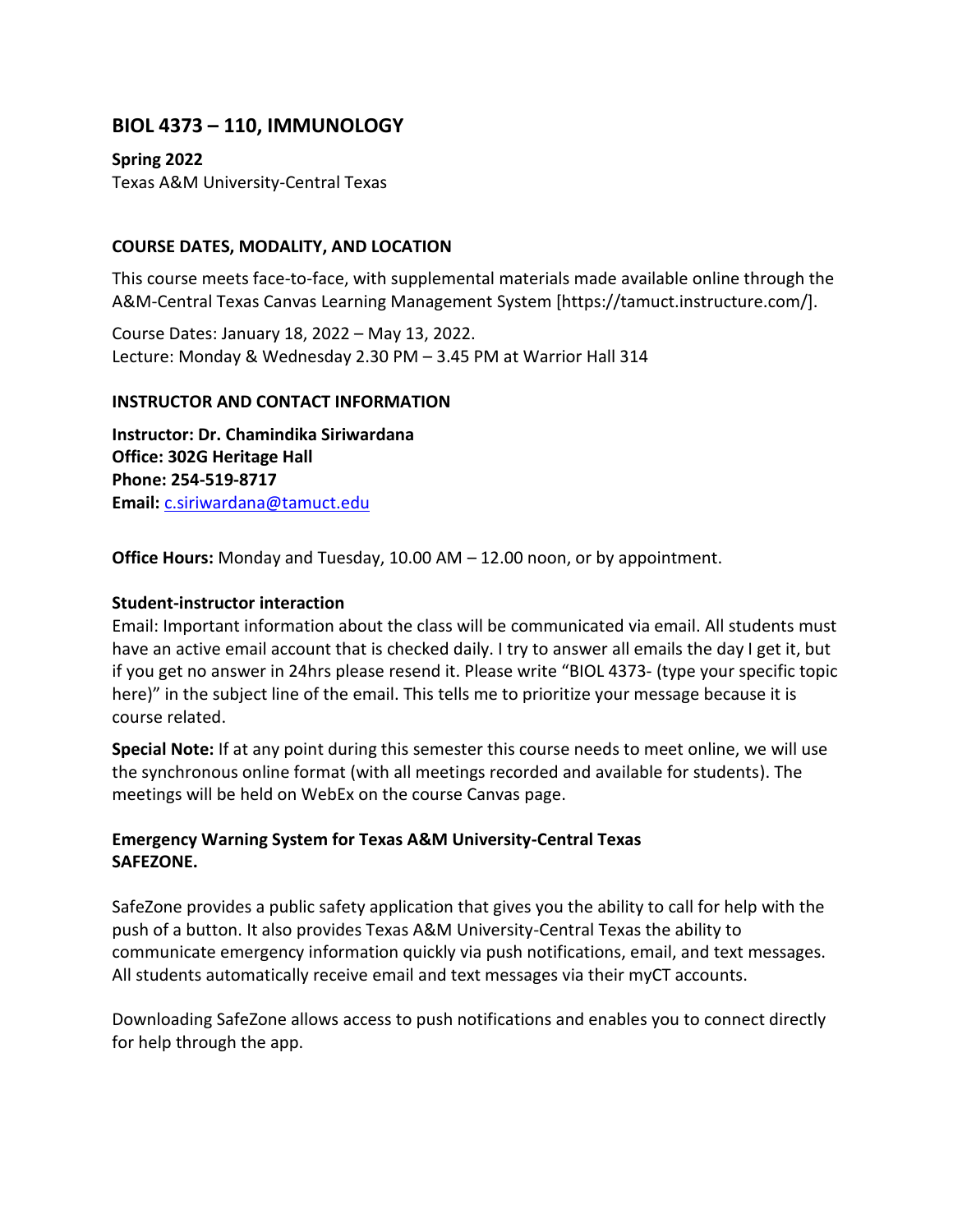You can download SafeZone from the app store and use your myCT credentials to log in. If you would like more information, you can visit the [SafeZone](https://nam04.safelinks.protection.outlook.com/?url=http%3A%2F%2Fwww.safezoneapp.com%2F&data=04%7C01%7Cc.siriwardana%40tamuct.edu%7C6a5fdb8c057b47f443bd08d9c3cb8f8e%7C9eed4e3000f744849ff193ad8005acec%7C0%7C0%7C637756101310352336%7CUnknown%7CTWFpbGZsb3d8eyJWIjoiMC4wLjAwMDAiLCJQIjoiV2luMzIiLCJBTiI6Ik1haWwiLCJXVCI6Mn0%3D%7C3000&sdata=gfLzBQTdcdbdJcnbh5CV%2FLfedLoUwlTnURONtcHQ4G4%3D&reserved=0) website [www.safezoneapp.com].

To register SafeZone on your phone, please follow these 3 easy steps:

1. Download the SafeZone App from your phone store using the link below:

[iPhone/iPad:](https://nam04.safelinks.protection.outlook.com/?url=https%3A%2F%2Fapps.apple.com%2Fapp%2Fsafezone%2Fid533054756&data=04%7C01%7Cc.siriwardana%40tamuct.edu%7C6a5fdb8c057b47f443bd08d9c3cb8f8e%7C9eed4e3000f744849ff193ad8005acec%7C0%7C0%7C637756101310352336%7CUnknown%7CTWFpbGZsb3d8eyJWIjoiMC4wLjAwMDAiLCJQIjoiV2luMzIiLCJBTiI6Ik1haWwiLCJXVCI6Mn0%3D%7C3000&sdata=ePeSdoNCIg1%2BsEUSUwKJe5R5KpJuZz2o9HVBq0rHQk4%3D&reserved=0) [https://apps.apple.com/app/safezone/id533054756]

## [Android Phone / Tablet](https://nam04.safelinks.protection.outlook.com/?url=https%3A%2F%2Fplay.google.com%2Fstore%2Fapps%2Fdetails%3Fid%3Dcom.criticalarc.safezoneapp&data=04%7C01%7Cc.siriwardana%40tamuct.edu%7C6a5fdb8c057b47f443bd08d9c3cb8f8e%7C9eed4e3000f744849ff193ad8005acec%7C0%7C0%7C637756101310352336%7CUnknown%7CTWFpbGZsb3d8eyJWIjoiMC4wLjAwMDAiLCJQIjoiV2luMzIiLCJBTiI6Ik1haWwiLCJXVCI6Mn0%3D%7C3000&sdata=zp%2FTmgPo7XoqVvqMVGN%2FAEiVViKgd0bzwBosRmBYgn4%3D&reserved=0)

[https://play.google.com/store/apps/details?id=com.criticalarc.safezoneapp]

- 2. Launch the app and enter your myCT email address (e.g.  ${name}$ ) $\emptyset$ tamuct.edu)
- 3. Complete your profile and accept the terms of service

## **COURSE INFORMATION**

## **Course Overview and description**

Immunology (BIOL 4373) is an undergraduate level, 3-credit course, offered by the Department of Science and Mathematics. It is a combined lecture and laboratory course.

In the course, students will study the core concepts of immunology. Topics covered will include an introduction to the immune system, innate immunity, adaptive immunity, and the immune system in health and disease.

## **Course Objective or Goal Student Learning Outcomes (SLOs)**

At the end of this course students will:

- 1. Become familiar with the cells and organs of the immune system.
- 2. Distinguish between innate and adaptive immunity and appreciate the connections between the two divisions of the immune system.
- 3. Become familiar with the genes, receptors and effector molecules of the immune system.
- 4. Explore the mechanisms by which the immune system functions and malfunctions.
- 5. Explore the clinical aspects of immunology through discussions of case studies.
- 6. Become familiar with primary and new immunology research.

## **Required Reading and Textbook(s)**

Jones, P., Owen, J., Punt, J., Stranford, S. 2019. Kuby Immunology, 8<sup>th</sup> ed. Macmillan Learning

## Recommended Textbook:

Geha R., Notarangelo L. Case studies in immunology: a clinical companion. 7th ed or any new edition.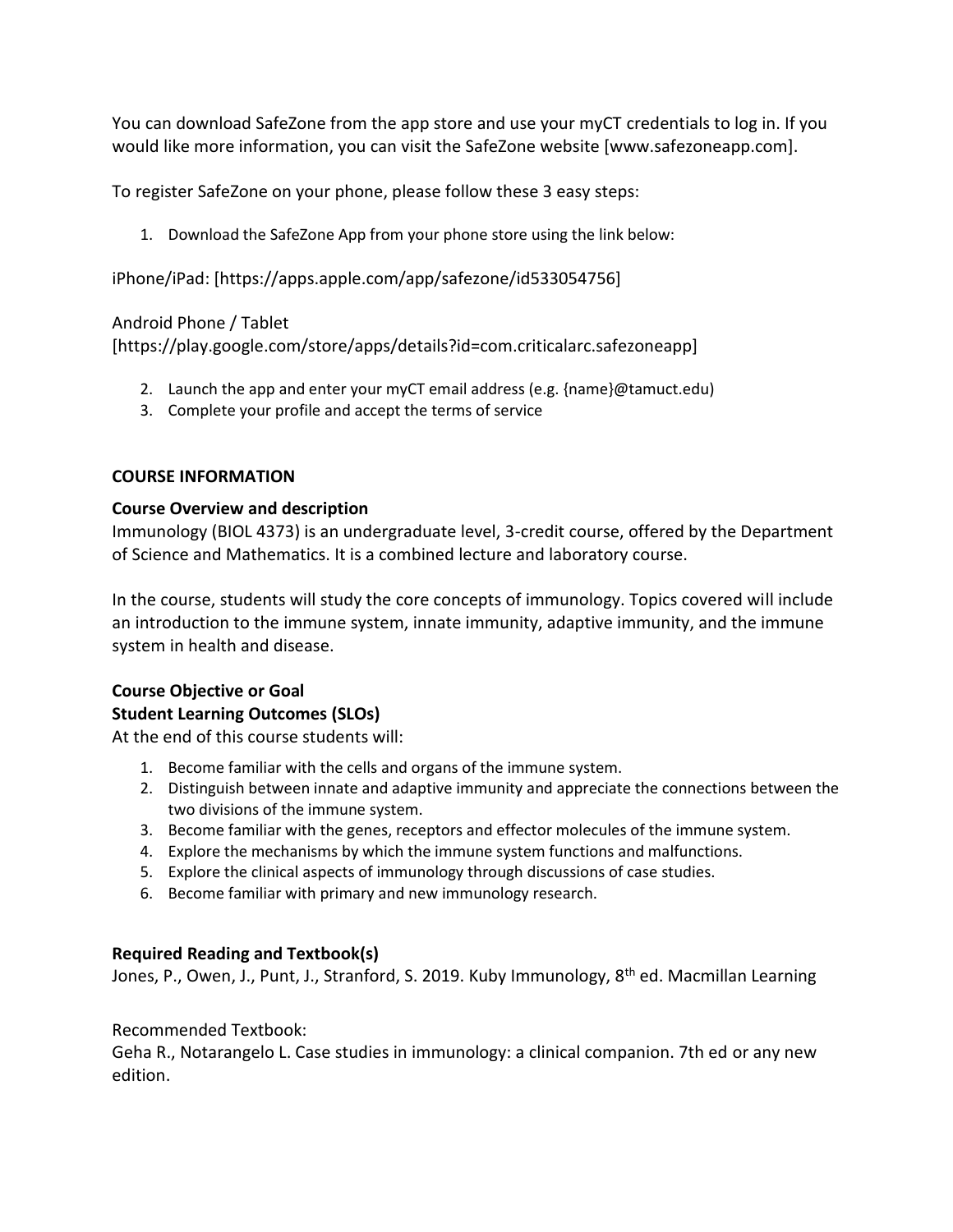### **COURSE REQUIREMENTS**

Course Requirements:

| Assignment/<br><b>Assessment</b><br><b>Type</b> | Percentage | Assignment/Assessment                     | <b>Points</b> | <b>SLOs</b> |
|-------------------------------------------------|------------|-------------------------------------------|---------------|-------------|
| <b>Exams</b>                                    | 70%        | Exam 1                                    | 15            | $1 - 2$     |
|                                                 |            | Exam 2                                    | 15            | $2 - 4$     |
|                                                 |            | Exam <sub>3</sub>                         | 15            | $2 - 5$     |
|                                                 |            | <b>Final Comprehensive Exam</b>           | 25            | $1 - 5$     |
| Presentation                                    | 15%        | <b>Primary Literature</b><br>Presentation | 15            | 6           |
| <b>Case Studies</b>                             | 15%        | <b>Case Studies</b>                       | 15            | $5-6$       |
| <b>Course Total</b>                             | 100%       |                                           | 100           |             |

#### **Exams:**

There will be three non-cumulative lecture exams and one cumulative final exam. The three non-cumulative exams will be administered during the normal lecture time. The cumulative final exam will be administered in the lecture classroom during finals week.

### **Primary Literature Presentation**

Each student will make a 15-minute presentation. You will select and present a paper of your choice from a high-ranking Immunology journal.

### **Case Studies**

Each student will present one case study from the textbook, Geha R., Notarangelo L. Case studies in immunology: a clinical companion. 7th ed, or any new edition.

### **Extra Credit:**

This assignment is optional. The maximum extra credit you can earn is 3% of your total grade. Note that your total grade cannot exceed 100 points, therefore if you have a perfect 100 points score, the 3% extra credit will not be applied. The extra credit option will be posted on the Canvas homepage and students will submit the assignments on Canvas on or the last day of class.

### **Writing in the Biological Sciences Tutorials:**

The writing in biological sciences tutorials are posted on the Canvas home page. These tutorials are uniform across the Department of Biology at TAMUCT. Please refer to these tutorials for writing assignments such as the extra credit.

### **Grading Criteria Rubric and Conversion**

**A 4.00 (90 +)** Achievement that is outstanding relative to the level necessary to meet course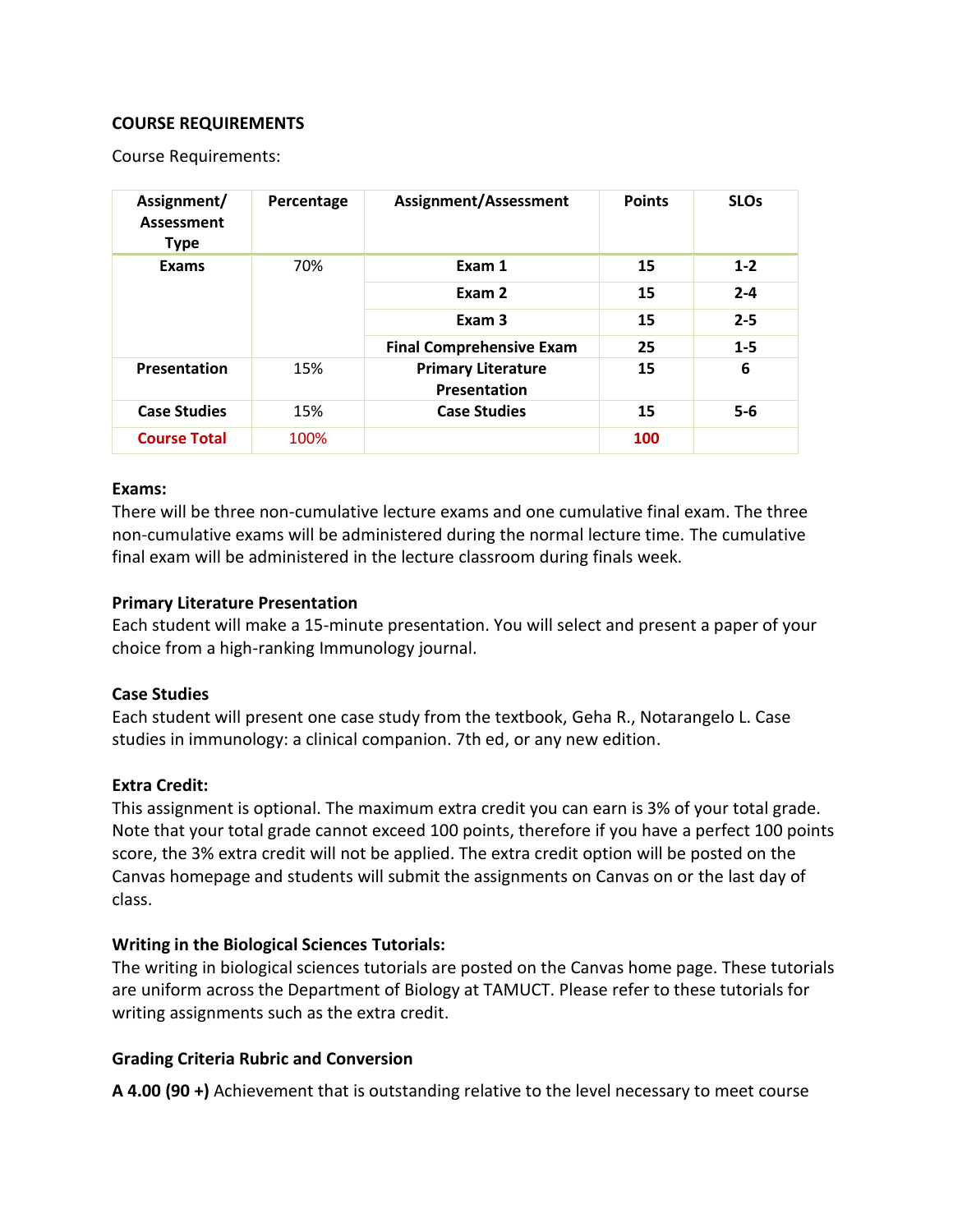requirements.

**B 3.00 (80-89%)** Achievement that is significantly above the level necessary to meet course requirements.

**C 2.00 (70–79%)** Achievement that meets the course requirements in every respect.

**D 1.00 (60–69%)** Achievement that is worthy of credit even though it fails to meet fully course requirements.

**F 0.00 (less than 60%)** Represents failure and signifies that the work was either (1) completed but at a level of achievement that is not worthy of credit or (2) was not completed and there was no agreement between the instructor and the student that the student would be awarded an "I" (incomplete).

**I (Incomplete)** The "I" shall be assigned at the discretion of the instructor when, due to extraordinary circumstances, the student was prevented from completing the work of the course on time. The assignment of an "I" requires a written agreement between the instructor and student specifying the time and manner in which the student will complete the course requirements. In no event may any such written agreement allow a period of longer than one year to complete the course requirements. For graduate and professional students, an "I" is to remain on the transcript until changed by the instructor or department. For all other students, work to make up an I must be submitted within one year of the last day of final examinations of the term in which the "I" was given; if not submitted by that time, then the "I" will automatically change to an F. To obtain an incomplete you must have been doing passing work in the course

## **Posting of Grades**

All grades will be posted on the Canvas grade book within one week of the due date for the exam/assignment.

### **Grading Policies**

Read these carefully as I am strict with my policies.

**Grading Policy and Point Breakdown:** Grades in this course will be criteria-based on a number of activities including exams and projects. This means that grades will not be curved and anyone achieving a 90% or above will receive an A in this course.

**Grade Dispute Policy:** Grading disputes must be put in writing (with justification such as supporting statements from the text or another credible source) and given to me no earlier than 24 hours after the assignment has been returned. I will consider your request carefully but reserve the right to adjust your grade up or down.

**Assignments:** These will be varied in nature, but will consist of activities that cause the students to reflect upon the state of knowledge of the topic of the week, how that topic is perceived in the media, and/or analysis of specific research projects relevant to the subject. All assignments are to be turned in, on time (i.e. at class time on due date), to the Canvas website. I will not accept e-mailed assignments of any kind.

**Late Assignments:** I expect all assignments to be turned in on time. Late assignments interfere with my ability to provide timely, detailed feedback, as well as with your ability to learn and process new material. Accordingly, any unauthorized late assignment will receive a 5%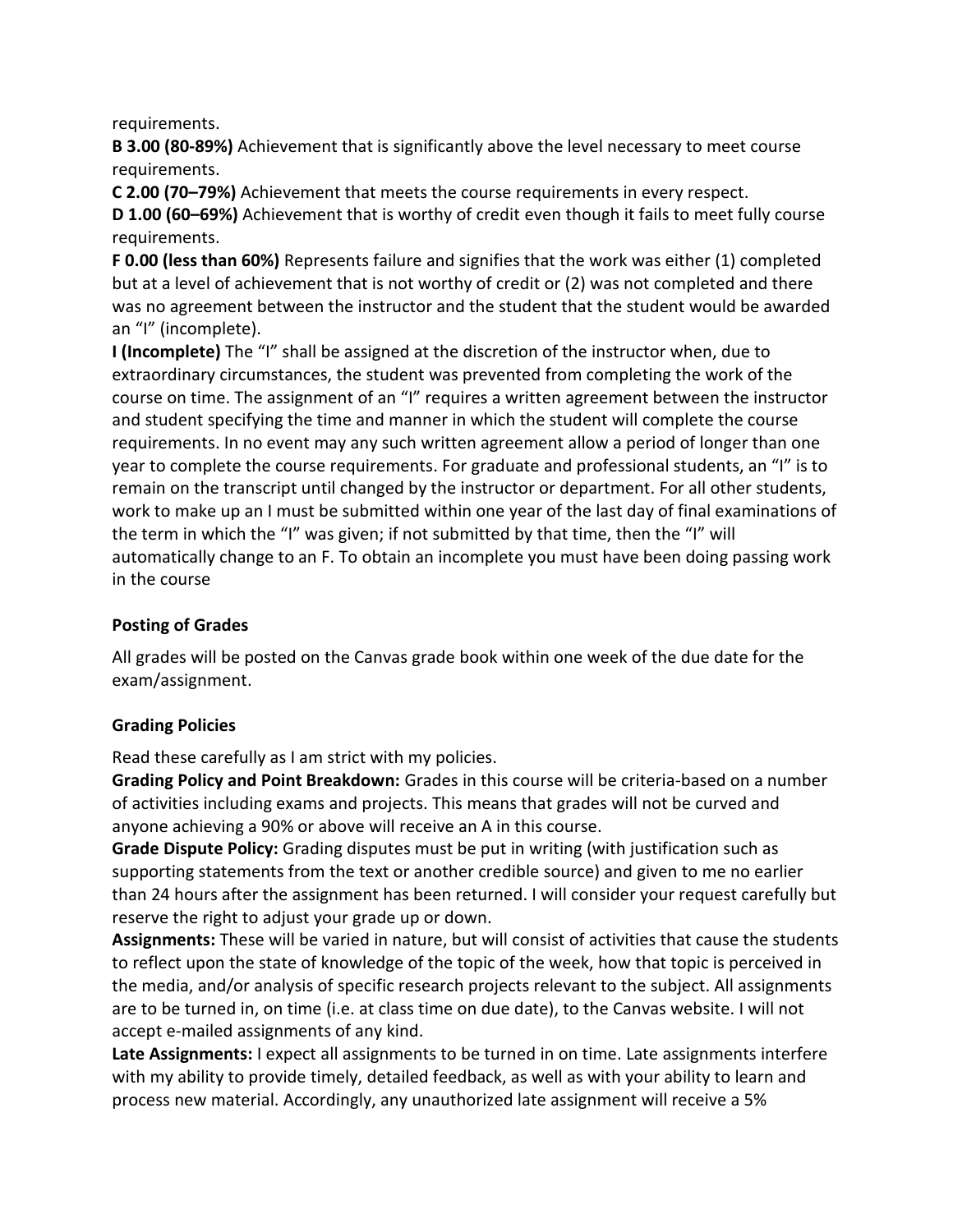reduction in grade for each day it is late. No assignments will be accepted after it has been graded and returned.

**Exams/Quizzes:** The exams/quizzes will be a mixture of matching, multiple-choice, and short answers, designed to provoke reflection, critical thought, and application of knowledge. You will receive a list of several samples or real exam questions ahead of time. You are encouraged to prepare for the exam by reviewing reading materials, outlining a draft of a response, and discussing these thoughts with your peers. You will then demonstrate your individual, integrated thoughts on the topic in a closed-book exam during the class period.

**Missed exams:** If you know you will miss an exam, please contact me BEFORE the exam. I will gladly give make-up exams if the student has an unavoidable reason for missing the exam (i.e. death in the family, severe illness). Keep in mind that I will expect documentation of your reason for missing the exam (e.g. doctor's note, obituary notice). Exams must be made up within a week of the originally scheduled date, with no exceptions regardless of excuse.

| <b>Week</b>     | <b>Lecture Topic</b>                          | <b>Reading</b> |
|-----------------|-----------------------------------------------|----------------|
| $1(1/18-1/19)$  | Introduction to the course                    |                |
| $2(1/24-1/26)$  | Hallmarks of Immunity                         | Chapter 1      |
|                 | Cells and organs of the immune system         | Ch.2           |
| $3(1/31-2/2)$   | Innate Immunity                               | Ch.4           |
| $4(2/7-2/9)$    | The Complement                                | Ch.5           |
|                 | Exam 1 (2/9)                                  |                |
| $5(2/14-2/16)$  | Antigens and Antibodies                       | Ch. 3, 12, 20  |
| $6(2/21-2/23)$  | <b>B</b> cell Development                     | Ch. 9          |
| $7(2/28-3/2)$   | T cells and MHC                               | Ch.8           |
|                 | MHC Structure & function                      | Ch. 7          |
| $8(3/7-3/9)$    | Exam 2 (3/7)                                  |                |
|                 | Antigen processing and presentation           | Ch.7           |
| $3/14 - 3/18$   | SPRING BREAK (no classes)                     |                |
| $9(3/21-3/23)$  | <b>Primary Literature Paper Presentations</b> |                |
| 10 (3/28-3/30)  | T cell development                            | Ch.8           |
|                 | <b>T</b> cell Activation                      | Ch. 10         |
| $11(4/4-4/6)$   | Peripheral B cell response                    | Ch. 11         |
|                 | Kinetics and memory                           | Ch. 10         |
| $12(4/11-4/13)$ | Exam 3 (4/13)                                 |                |
| 13 (4/18-4/20)  | NK cells                                      | Ch. 12         |
|                 | Peripheral tolerance and Autoimmunity         | Ch. 16         |
| 14 (4/25-4/27)  | Allergy and hypersensitivity                  | Ch. 15         |
|                 | Vaccines, HIV/AIDS/Cancer                     | Ch. 17, 18, 19 |
| $15(5/2-5/4)$   | <b>Case studies in Immunology</b>             |                |
| 5/9             | <b>Final Comprehensive Exam</b>               |                |

#### **COURSE OUTLINE AND CALENDAR**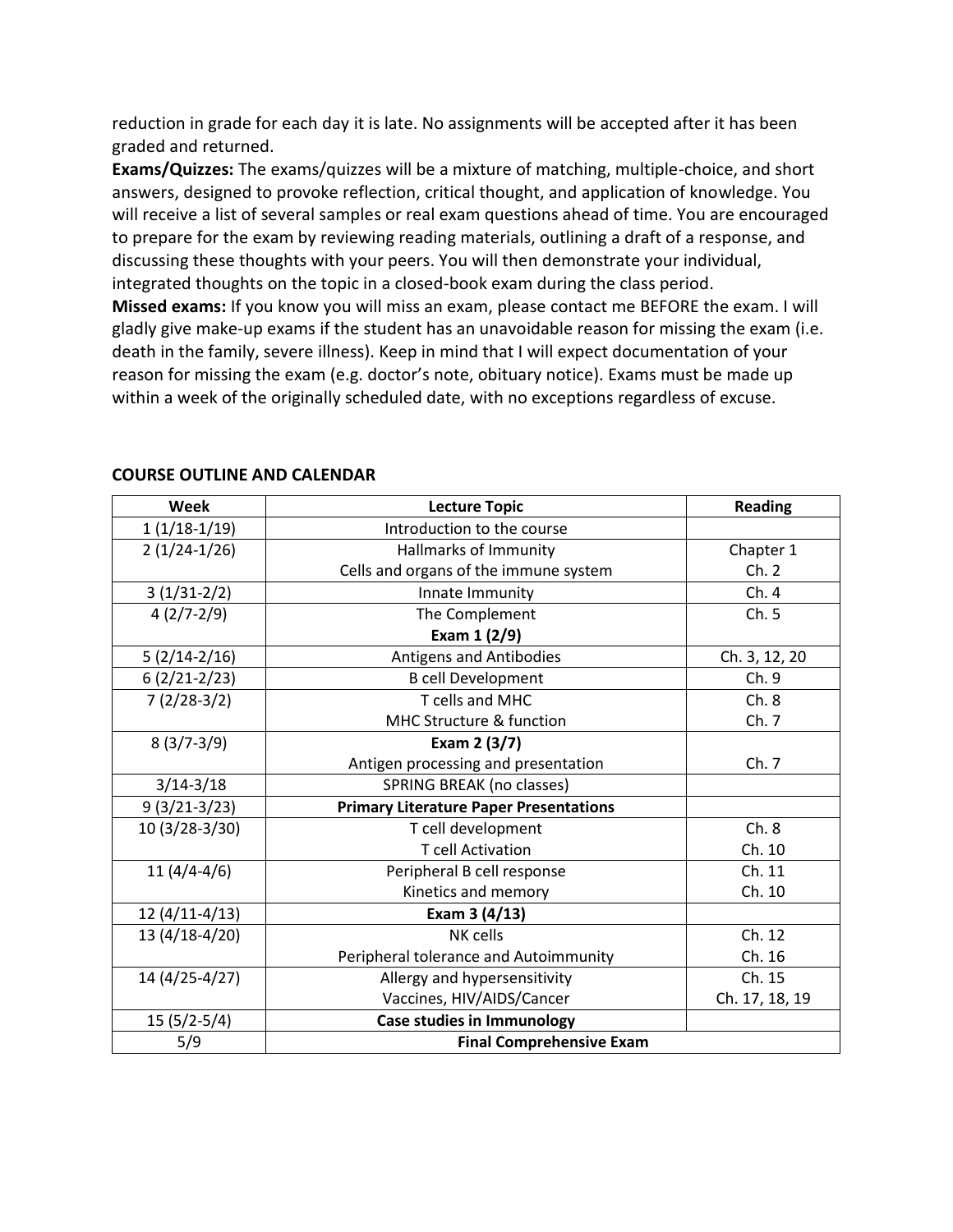### **Important University Dates**

Link to the current academic calendar: https://www.tamuct.edu/registrar/academiccalendar.html

## **TECHNOLOGY REQUIREMENTS AND SUPPORT**

## **Technology Requirements**

This course will use the A&M-Central Texas Instructure Canvas learning management system. **We strongly recommend the latest versions of Chrome or Firefox browsers. Canvas no longer supports any version of Internet Explorer.**

Logon to A&M-Central Texas Canvas [https://tamuct.instructure.com/] or access Canvas through the TAMUCT Online link in myCT [https://tamuct.onecampus.com/]. You will log in through our Microsoft portal.

Username: Your MyCT email address. Password: Your MyCT password

## **Canvas Support**

Use the Canvas Help link, located at the bottom of the left-hand menu, for issues with Canvas. You can select "Chat with Canvas Support," submit a support request through "Report a Problem," or call the Canvas support line: 1-844-757-0953.

For issues related to course content and requirements, contact your instructor.

### **Online Proctored Testing**

A&M-Central Texas uses Proctorio for online identity verification and proctored testing. This service is provided at no direct cost to students. If the course requires identity verification or proctored testing, the technology requirements are: Any computer meeting the minimum computing requirements, plus web camera, speaker, and microphone (or headset). Proctorio also requires the Chrome web browser with their custom plug in.

## **Other Technology Support**

For log-in problems, students should contact Help Desk Central, 24 hours a day, 7 days a week

Email: [helpdesk@tamu.edu](mailto:helpdesk@tamu.edu) Phone: (254) 519-5466 [Web Chat:](http://hdc.tamu.edu/) [http://hdc.tamu.edu] *Please let the support technician know you are an A&M-Central Texas student.*

## **UNIVERSITY RESOURCES, PROCEDURES, AND GUIDELINES**

## **Drop Policy**

If you discover that you need to drop this class, you must complete the [Drop Request](https://dynamicforms.ngwebsolutions.com/casAuthentication.ashx?InstID=eaed95b9-f2be-45f3-a37d-46928168bc10&targetUrl=https%3A%2F%2Fdynamicforms.ngwebsolutions.com%2FSubmit%2FForm%2FStart%2F53b8369e-0502-4f36-be43-f02a4202f612) Dynamic Form through Warrior Web.

[https://dynamicforms.ngwebsolutions.com/casAuthentication.ashx?InstID=eaed95b9-f2be-45f3-a37d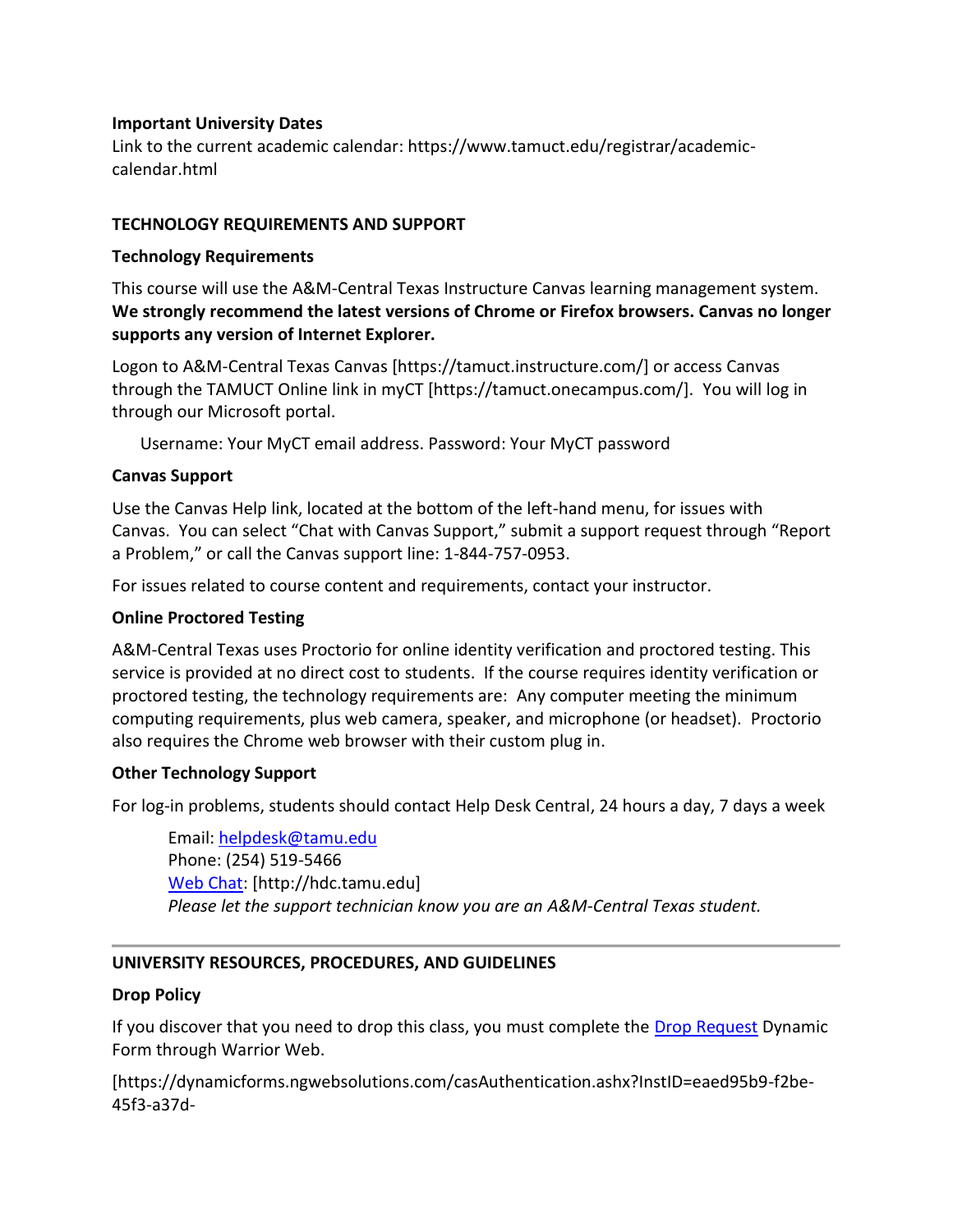46928168bc10&targetUrl=https%3A%2F%2Fdynamicforms.ngwebsolutions.com%2FSubmit%2F Form%2FStart%2F53b8369e-0502-4f36-be43-f02a4202f612].

Faculty cannot drop students; this is always the responsibility of the student. The Registrar's Office will provide a deadline on the Academic Calendar for which the form must be completed. Once you submit the completed form to the Registrar's Office, you must go into Warrior Web and confirm that you are no longer enrolled. If you still show as enrolled, FOLLOW-UP with the Registrar's Office immediately. You are to attend class until the procedure is complete to avoid penalty for absence. Should you miss the drop deadline or fail to follow the procedure, you will receive an F in the course, which may affect your financial aid and/or VA educational benefits.

## **Academic Integrity**

Texas A&M University-Central Texas values the integrity of the academic enterprise and strives for the highest standards of academic conduct. A&M-Central Texas expects its students, faculty, and staff to support the adherence to high standards of personal and scholarly conduct to preserve the honor and integrity of the creative community. Any deviation by students from this expectation may result in a failing grade for the assignment and potentially a failing grade for the course. All academic misconduct concerns will be referred to the Office of Student Conduct. When in doubt on collaboration, citation, or any issue, please contact your instructor before taking a course of action.

For more [information](https://nam04.safelinks.protection.outlook.com/?url=https%3A%2F%2Fwww.tamuct.edu%2Fstudent-affairs%2Fstudent-conduct.html&data=04%7C01%7Clisa.bunkowski%40tamuct.edu%7Ccfb6e486f24745f53e1a08d910055cb2%7C9eed4e3000f744849ff193ad8005acec%7C0%7C0%7C637558437485252160%7CUnknown%7CTWFpbGZsb3d8eyJWIjoiMC4wLjAwMDAiLCJQIjoiV2luMzIiLCJBTiI6Ik1haWwiLCJXVCI6Mn0%3D%7C1000&sdata=yjftDEVHvLX%2FhM%2FcFU0B99krV1RgEWR%2BJ%2BhvtoR6TYk%3D&reserved=0) regarding the Student Conduct process, [https://www.tamuct.edu/student-affairs/student-conduct.html].

If you know of potential honor violations by other students, you may [submit](https://nam04.safelinks.protection.outlook.com/?url=https%3A%2F%2Fcm.maxient.com%2Freportingform.php%3FTAMUCentralTexas%26layout_id%3D0&data=04%7C01%7Clisa.bunkowski%40tamuct.edu%7Ccfb6e486f24745f53e1a08d910055cb2%7C9eed4e3000f744849ff193ad8005acec%7C0%7C0%7C637558437485262157%7CUnknown%7CTWFpbGZsb3d8eyJWIjoiMC4wLjAwMDAiLCJQIjoiV2luMzIiLCJBTiI6Ik1haWwiLCJXVCI6Mn0%3D%7C1000&sdata=CXGkOa6uPDPX1IMZ87z3aZDq2n91xfHKu4MMS43Ejjk%3D&reserved=0) a report, [https://cm.maxient.com/reportingform.php?TAMUCentralTexas&layout\_id=0].

## **Academic Accommodations**

At Texas A&M University-Central Texas, we value an inclusive learning environment where every student has an equal chance to succeed and has the right to a barrier-free education. The Warrior Center for Student Success, Equity and Inclusion is responsible for ensuring that students with a disability receive equal access to the university's programs, services and activities. If you believe you have a disability requiring reasonable accommodations, please contact the Office of Access and Inclusion, WH-212; or call (254) 501-5836. Any information you provide is private and confidential and will be treated as such.

For more information, please visit our [Access & Inclusion](https://tamuct.instructure.com/courses/717) Canvas page (log-in required) [https://tamuct.instructure.com/courses/717]

## **Important information for Pregnant and/or Parenting Students**

Texas A&M University-Central Texas supports students who are pregnant and/or parenting. In accordance with requirements of Title IX and related guidance from US Department of Education's Office of Civil Rights, the Dean of Student Affairs' Office can assist students who are pregnant and/or parenting in seeking accommodations related to pregnancy and/or parenting. Students should seek out assistance as early in the pregnancy as possible. For more information, please visit [Student Affairs](https://www.tamuct.edu/student-affairs/pregnant-and-parenting-students.html) [https://www.tamuct.edu/student-affairs/pregnantand-parenting-students.html]. Students may also contact the institution's Title IX Coordinator.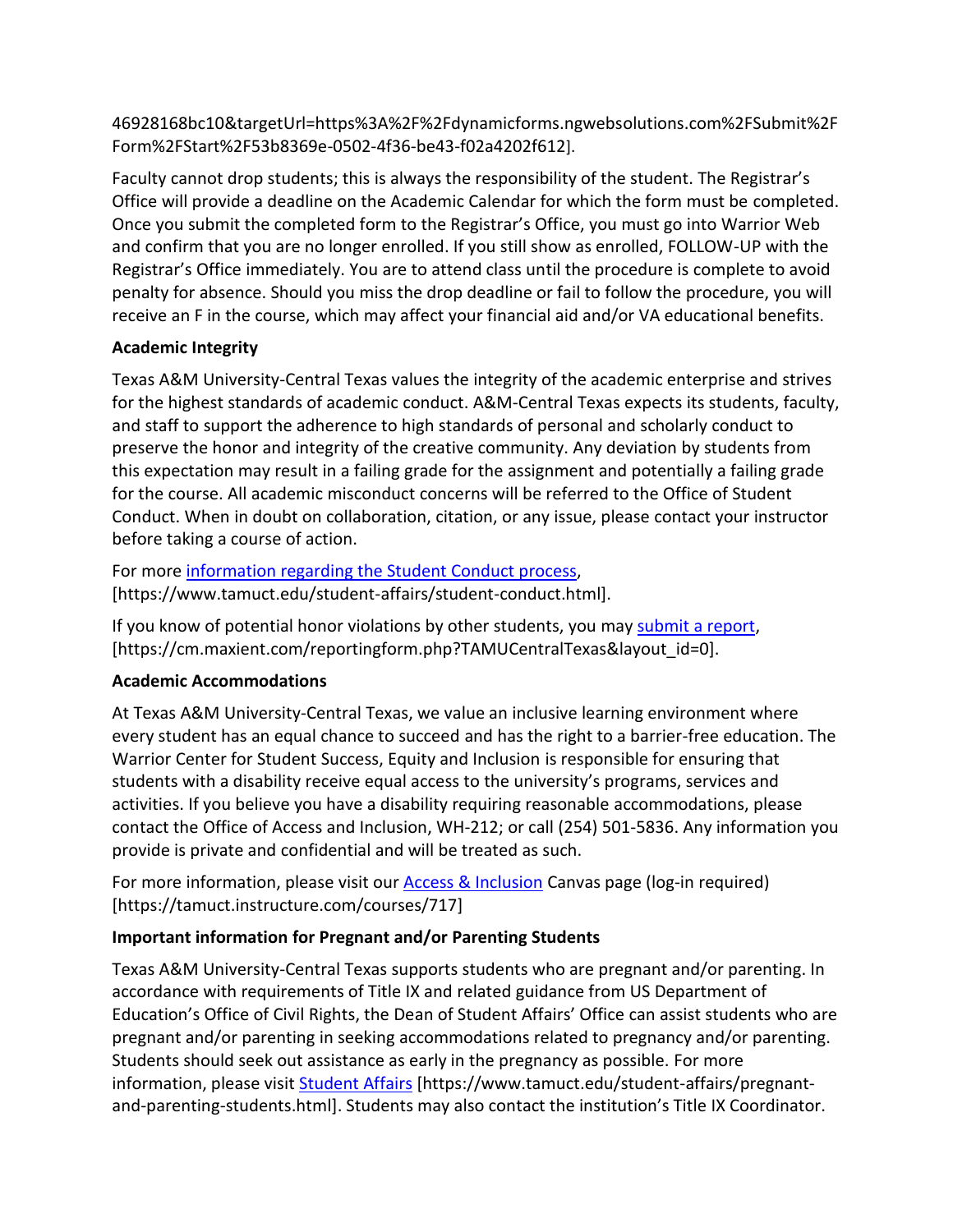If you would like to read more about these [requirements and guidelines](http://www2.ed.gov/about/offices/list/ocr/docs/pregnancy.pdf) online, please visit the website [http://www2.ed.gov/about/offices/list/ocr/docs/pregnancy.pdf].

Title IX of the Education Amendments Act of 1972 prohibits discrimination on the basis of sex and gender–including pregnancy, parenting, and all related conditions. A&M-Central Texas is able to provide flexible and individualized reasonable accommodation to pregnant and parenting students. All pregnant and parenting students should contact the Associate Dean in the Division of Student Affairs at (254) 501-5909 to seek out assistance. Students may also contact the University's Title IX Coordinator.

# **Tutoring**

Tutoring is available to all A&M-Central Texas students, both virtually and in-person. Student success coaching is available online upon request.

If you have a question, are interested in becoming a tutor, or in need of success coaching contact the Warrior Center for Student Success, Equity and Inclusion at (254) 501-5836, visit the Warrior Center at 212 Warrior Hall, or by emailing [WarriorCenter@tamuct.edu.](mailto:WarriorCenter@tamuct.edu)

To schedule tutoring sessions and view tutor availability, please visit Tutor [Matching](https://nam04.safelinks.protection.outlook.com/?url=http%3A%2F%2Fwww.tutormatchingservices.com%2FTAMUCT&data=04%7C01%7Clisa.bunkowski%40tamuct.edu%7C886784139069461670c308d9aa01f55e%7C9eed4e3000f744849ff193ad8005acec%7C0%7C0%7C637727747643427346%7CUnknown%7CTWFpbGZsb3d8eyJWIjoiMC4wLjAwMDAiLCJQIjoiV2luMzIiLCJBTiI6Ik1haWwiLCJXVCI6Mn0%3D%7C3000&sdata=D%2F8HN2bUT1lLPfs5qSqKYlwh8a7pZVy7isM2gppluQE%3D&reserved=0) [Services](https://nam04.safelinks.protection.outlook.com/?url=http%3A%2F%2Fwww.tutormatchingservices.com%2FTAMUCT&data=04%7C01%7Clisa.bunkowski%40tamuct.edu%7C886784139069461670c308d9aa01f55e%7C9eed4e3000f744849ff193ad8005acec%7C0%7C0%7C637727747643427346%7CUnknown%7CTWFpbGZsb3d8eyJWIjoiMC4wLjAwMDAiLCJQIjoiV2luMzIiLCJBTiI6Ik1haWwiLCJXVCI6Mn0%3D%7C3000&sdata=D%2F8HN2bUT1lLPfs5qSqKYlwh8a7pZVy7isM2gppluQE%3D&reserved=0) [https://tutormatchingservice.com/TAMUCT] or visit the Tutoring Center in 111 Warrior Hall.

Chat live with a remote tutor 24/7 for almost any subject from on your computer! Tutor.com is an online tutoring platform that enables A&M-Central Texas students to log in and receive online tutoring support at no additional cost. This tool provides tutoring in over 40 subject areas except writing support. Access Tutor.com through Canvas.

## **University Writing Center**

University Writing Center: Located in Warrior Hall 416, the University Writing Center (UWC) at Texas A&M University–Central Texas (A&M–Central Texas) is a free service open to all A&M– Central Texas students. For the Spring 2022 semester, the hours of operation are from 10:00 a.m.-5:00 p.m. Monday thru Thursday in Warrior Hall 416 (with online tutoring available every hour as well) with satellite hours available online only Monday thru Thursday from 6:00-9:00 p.m. and Saturday 12:00-3:00 p.m.

Tutors are prepared to help writers of all levels and abilities at any stage of the writing process. While tutors will not write, edit, or grade papers, they will assist students in developing more effective composing practices. By providing a practice audience for students' ideas and writing, our tutors highlight the ways in which they read and interpret students' texts, offering guidance and support throughout the various stages of the writing process. In addition, students may work independently in the UWC by checking out a laptop that runs the Microsoft Office suite and connects to WIFI, or by consulting our resources on writing, including all of the relevant style guides. Whether you need help brainstorming ideas, organizing an essay, proofreading, understanding proper citation practices, or just want a quiet place to work, the UWC is here to help!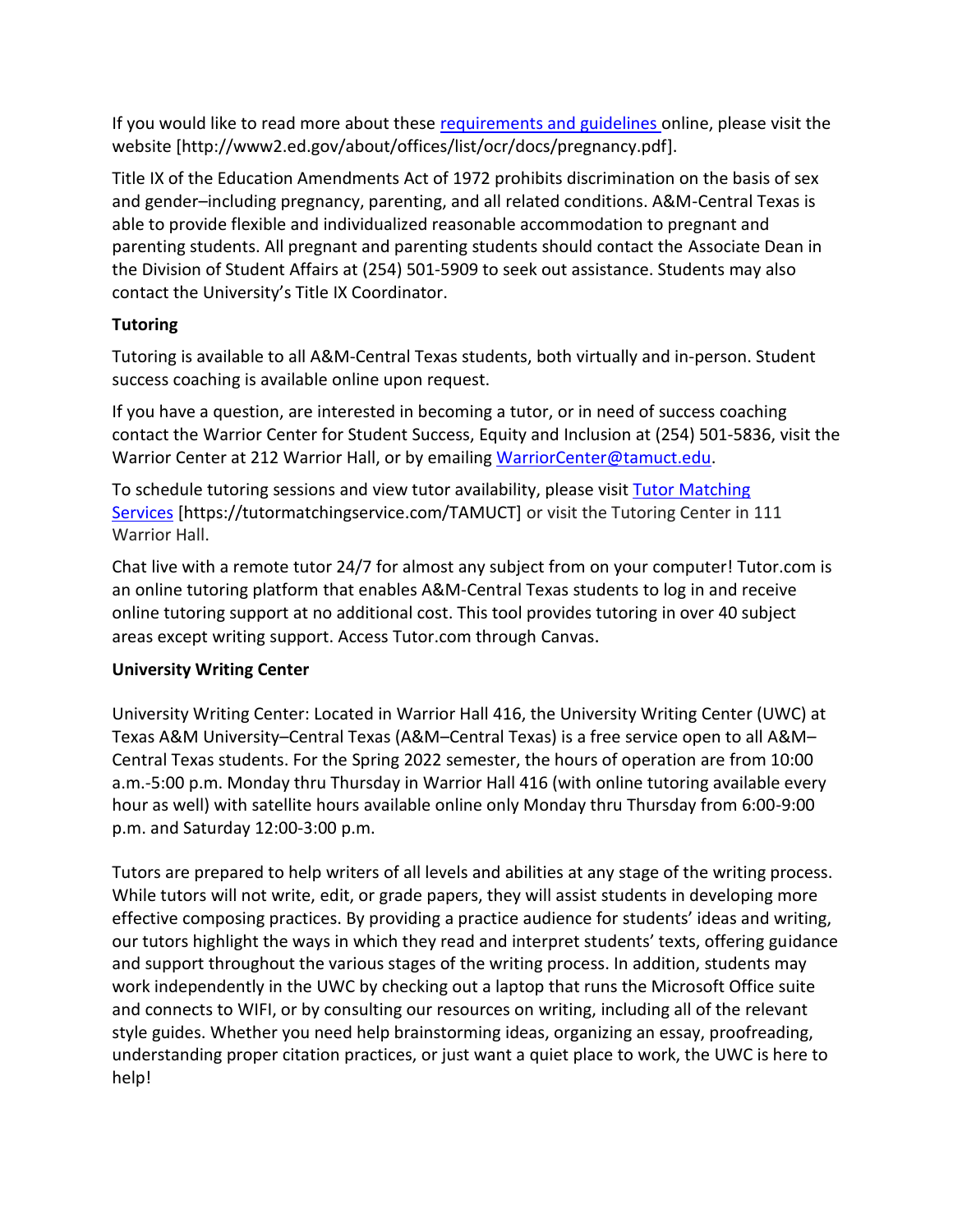Students may arrange a one-to-one session with a trained and experienced writing tutor by making an appointment via [WCOnline](https://tamuct.mywconline.com/) [https://tamuct.mywconline.com/]. In addition, you can email Dr. Bruce Bowles Jr. at bruce.bowles@tamuct.edu if you have any questions about the UWC, need any assistance with scheduling, or would like to schedule a recurring appointment with your favorite tutor by making an appointment via [WCOnline](https://tamuct.mywconline.com/)

[https://tamuct.mywconline.com/]. In addition, you can email Dr. Bruce Bowles Jr. at bruce.bowles@tamuct.edu if you have any questions about the UWC, need any assistance with scheduling, or would like to schedule a recurring appointment with your favorite tutor.

## **University Library**

The University Library provides many services in support of research across campus and at a distance. We offer over 200 electronic databases containing approximately 400,000 eBooks and 82,000 journals, in addition to the 96,000 items in our print collection, which can be mailed to students who live more than 50 miles from campus. Research guides for each subject taught at A&M-Central Texas are available through our website to help students navigate these resources. On campus, the library offers technology including cameras, laptops, microphones, webcams, and digital sound recorders.

Research assistance from a librarian is also available 24 hours a day through our online chat service, and at the reference desk when the library is open. Research sessions can be scheduled for more comprehensive assistance, and may take place virtually through WebEx, Microsoft Teams or in-person at the library. Schedule an [appointment](https://nam04.safelinks.protection.outlook.com/?url=https%3A%2F%2Ftamuct.libcal.com%2Fappointments%2F%3Fg%3D6956&data=04%7C01%7Clisa.bunkowski%40tamuct.edu%7Cde2c07d9f5804f09518008d9ab7ba6ff%7C9eed4e3000f744849ff193ad8005acec%7C0%7C0%7C637729369835011558%7CUnknown%7CTWFpbGZsb3d8eyJWIjoiMC4wLjAwMDAiLCJQIjoiV2luMzIiLCJBTiI6Ik1haWwiLCJXVCI6Mn0%3D%7C3000&sdata=KhtjgRSAw9aq%2FoBsB6wyu8b7PSuGN5EGPypzr3Ty2No%3D&reserved=0)

[here](https://nam04.safelinks.protection.outlook.com/?url=https%3A%2F%2Ftamuct.libcal.com%2Fappointments%2F%3Fg%3D6956&data=04%7C01%7Clisa.bunkowski%40tamuct.edu%7Cde2c07d9f5804f09518008d9ab7ba6ff%7C9eed4e3000f744849ff193ad8005acec%7C0%7C0%7C637729369835011558%7CUnknown%7CTWFpbGZsb3d8eyJWIjoiMC4wLjAwMDAiLCJQIjoiV2luMzIiLCJBTiI6Ik1haWwiLCJXVCI6Mn0%3D%7C3000&sdata=KhtjgRSAw9aq%2FoBsB6wyu8b7PSuGN5EGPypzr3Ty2No%3D&reserved=0) [https://tamuct.libcal.com/appointments/?g=6956]. Assistance may cover many topics, including how to find articles in peer-reviewed journals, how to cite resources, and how to piece together research for written assignments.

Our 27,000-square-foot facility on the A&M-Central Texas main campus includes student lounges, private study rooms, group work spaces, computer labs, family areas suitable for all ages, and many other features. Services such as interlibrary loan, TexShare, binding, and laminating are available. The library frequently offers workshops, tours, readings, and other events. For more information, please visit our Library [website](https://nam04.safelinks.protection.outlook.com/?url=https%3A%2F%2Ftamuct.libguides.com%2Findex&data=04%7C01%7Clisa.bunkowski%40tamuct.edu%7C7d8489e8839a4915335f08d916f067f2%7C9eed4e3000f744849ff193ad8005acec%7C0%7C0%7C637566044056484222%7CUnknown%7CTWFpbGZsb3d8eyJWIjoiMC4wLjAwMDAiLCJQIjoiV2luMzIiLCJBTiI6Ik1haWwiLCJXVCI6Mn0%3D%7C1000&sdata=2R755V6rcIyedGrd4Os5rkgn1PvhHKU3kUV1vBKiHFo%3D&reserved=0) [http://tamuct.libguides.com/index].

## **A Note about Sexual Violence at A&M-Central Texas**

Sexual violence is a serious safety, social justice, and public health issue. The university offers support for anyone struggling with these issues. University faculty are mandated reporters, so if someone discloses that they were sexually assaulted (or a victim of Domestic/Dating Violence or Stalking) while a student at TAMUCT, faculty members are required to inform the Title IX Office. If you want to discuss any of these issues confidentially, you can do so through Student Wellness and Counseling (254-501-5955) located on the second floor of Warrior Hall (207L).

Sexual violence can occur on our campus because predators often feel emboldened, and victims often feel silenced or shamed. It is incumbent on ALL of us to find ways to actively create environments that tell predators we don't agree with their behaviors and tell survivors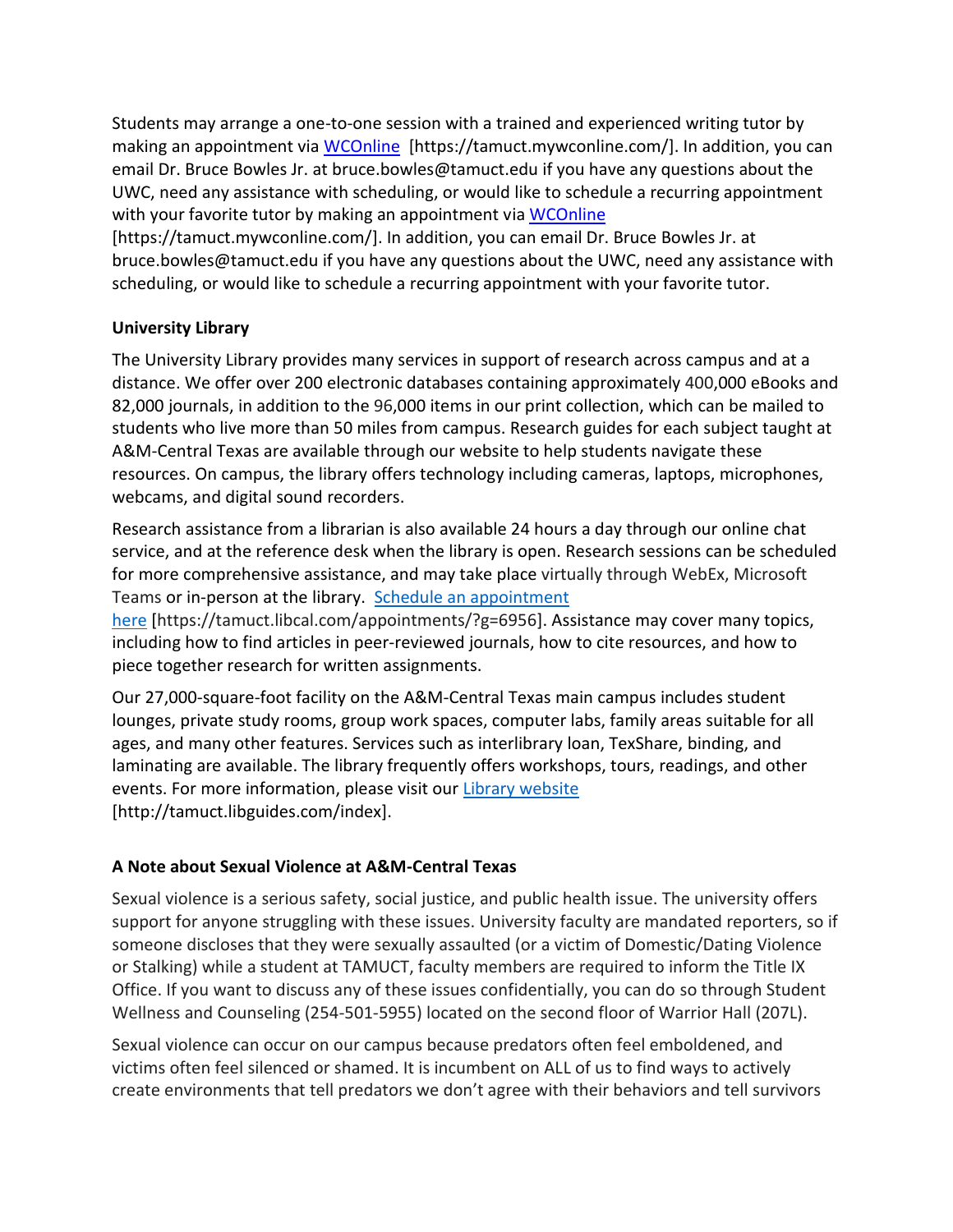we will support them. Your actions matter. Don't be a bystander; be an agent of change. For additional information on campus policy and resources visit the [Title IX webpage](https://www.tamuct.edu/compliance/titleix.html) [\[https://www.tamuct.edu/compliance/titleix.html\]](https://www.tamuct.edu/compliance/titleix.html).

## **Behavioral Intervention**

Texas A&M University-Central Texas cares about the safety, health, and well-being of its students, faculty, staff, and community. If you are aware of individuals for whom you have a concern, please make a referral to the Behavioral Intervention Team. Referring your concern shows you care. You can complete the [referral](https://cm.maxient.com/reportingform.php?TAMUCentralTexas&layout_id=2) online

[https://cm.maxient.com/reportingform.php?TAMUCentralTexas&layout\_id=2].

Anonymous referrals are accepted. Please see the [Behavioral Intervention Team](https://www.tamuct.edu/bit) website for more information [https://www.tamuct.edu/bit]. If a person's behavior poses an imminent threat to you or another, contact 911 or A&M-Central Texas University Police at 254-501-5800.

## **OTHER POLICIES**

## **SCIENCE POLICIES**

Lecture courses

Exams:

- 1. There will be no bathroom breaks allowed during any exam. Be sure that you address this issue before beginning an exam.
- 2. Any student needing to take an exam at a different time as rest of students due to sickness or other accommodations will receive a different version of exam. This includes sickness, special accommodations, etc…
- 3. All students needing special accommodations must submit an accommodation form from the Office of Access and Inclusion listing the specific accommodations needed. Students are responsible for scheduling their own exam times with the TAMUCT Testing Center.
- 4. Any student missing an exam in class for any other reason (i.e. illness, death in family, etc…) must provide documentation for missing the exam (e.g. doctor's note, obituary notice, etc…). Exams must be made up within one week of original scheduled date, no exceptions.
- 5. All backpacks and materials as well as cell phones, smart watches and other electronic devices, must be turned off and placed at the front of the room on test day.
- 6. Jackets, sweaters, etc. must be placed in the front of the room on test day, unless otherwise indicated by teacher.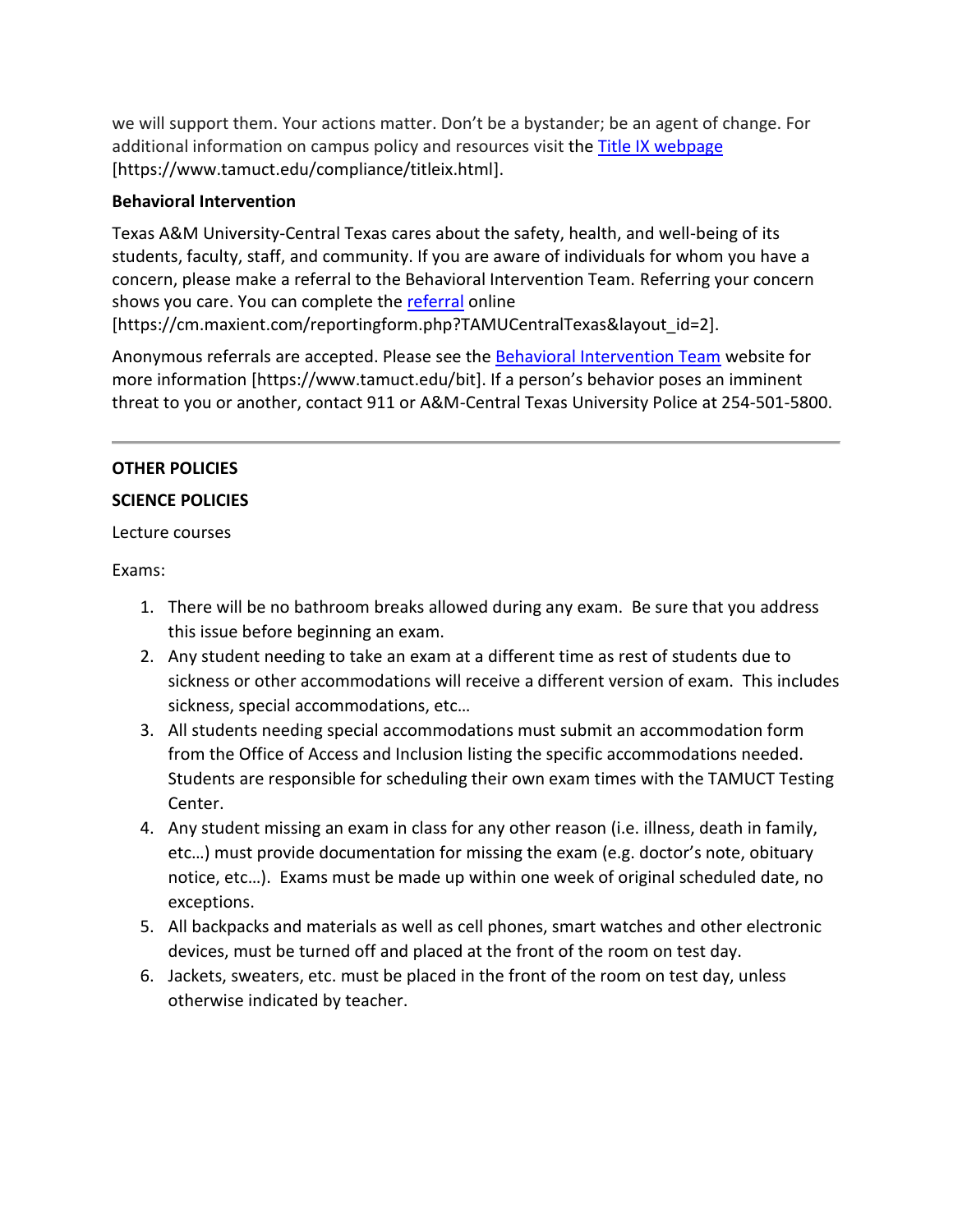### **INSTRUCTOR POLICIES.**

**What I expect of you.** To get the most out of this class, you are expected to conduct yourself in a professional manner, which includes contributing to class discussions, being punctual, and notifying me of absences in advance.

**Class Attendance.** I expect that you attend each class session and arrive on time. If an unavoidable situation arises that prevents you from attending class, I expect that you also promptly contact me to discuss the missed material and get the notes from a classmate. I will not distribute my notes to students as they are often abbreviated and do not contain the detail needed to sufficiently understand the material.

**What you can expect of me.** You can expect me to start and end class on time, be available through office hours, e-mail, and by appointment, be responsive to student suggestions for course improvement, answer questions to the fullest extent possible and/or direct you to appropriate resources, return graded assignments and exams within a reasonable time frame, and treat you with respect as future colleagues.

**Discussion.** The topics in this class encompass a diversity of issues that merit in-depth thought and discussion. Since individuals will be expressing their opinions, I expect that will you respect others' contributions, as you would want them to do for you.

**Credits and Workload expectations.** For undergraduate courses, one credit is defined as equivalent to an average of two hours of learning effort per week (over a full semester) necessary for an average student to receive an average grade for the course. A student taking a four-credit class that meets for four hours a week should expect to spend an additional eight hours a week outside the classroom to earn an average grade.

**Class Structure.** Classes will involve a balance of active lectures and engaging learning activities. I believe that students learn the theories and concepts much better when they have an active role. I know that this may be new to some of you, but please keep an open mind and I know that you will get more out of this class because of it.

## **Copyright Notice**

Students should assume that all course material is copyrighted by the respective author(s). Reproduction of course material is prohibited without consent by the author and/or course instructor. Violation of copyright is against the law and Texas A&M University-Central Texas' Code of Academic Honesty. All alleged violations will be reported to the Office of Student Conduct.

Copyright. 2022 by Dr. Chamindika Siriwardana at Texas A&M University-Central Texas, College of Arts & Sciences; 1001 Leadership Place, Killeen, TX 76549; [c.siriwardana@tamuct.edu](mailto:c.siriwardana@tamuct.edu)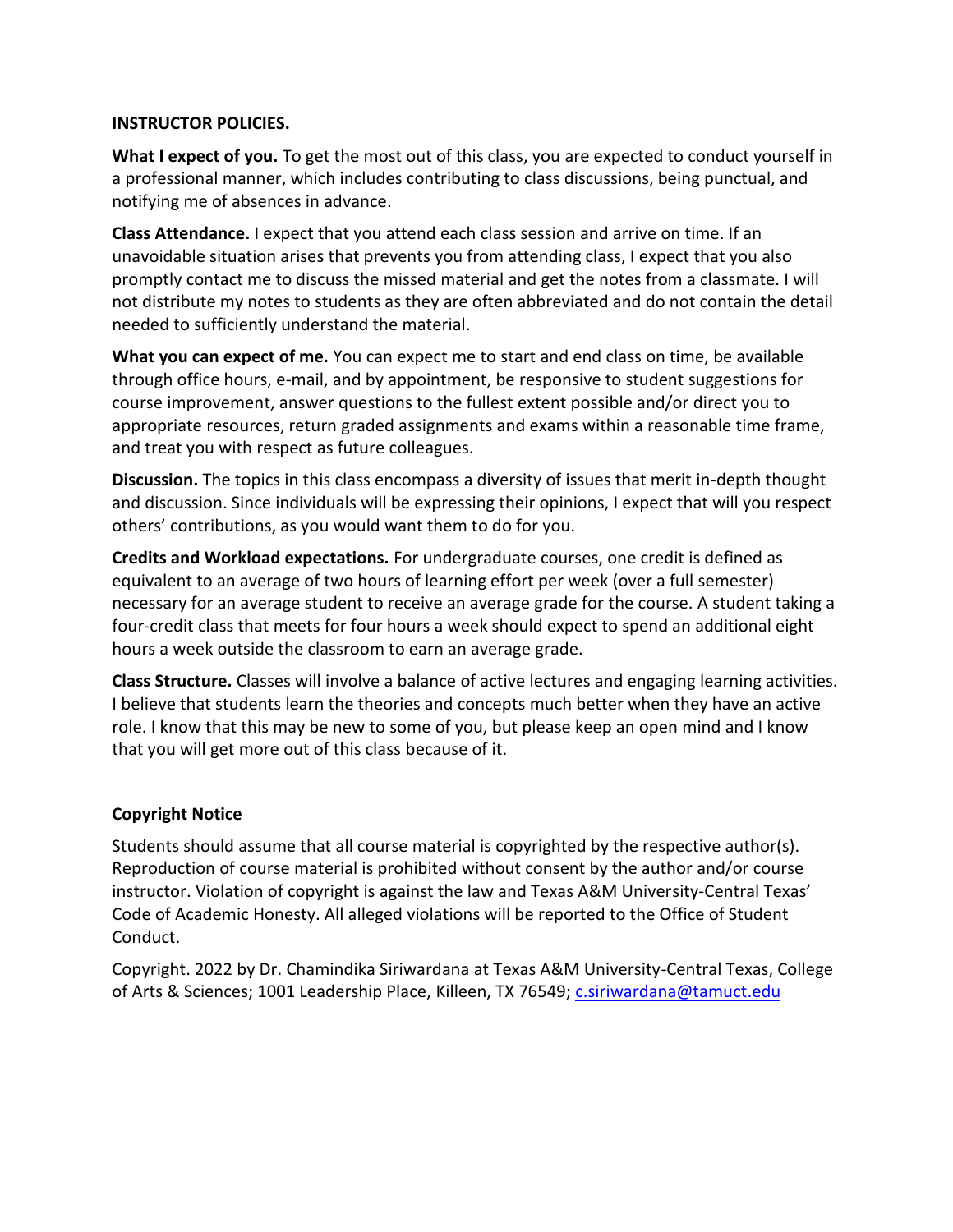#### **Instructions for mid-term research paper presentation**

Each student will give a short PowerPoint presentation in the middle of the semester. The following guidelines describe this assignment.

#### **Subject**

Each student will present the data from one published paper obtained from the following list of acceptable journals:

- Immunity <https://www.cell.com/immunity/home>
- Nature Immunology <https://www.nature.com/ni/>
- PLoS Pathogens (open access) <https://journals.plos.org/plospathogens/>

Review articles are **NOT** suitable for this assignment.

Each student must choose their paper and send it to me no later than **Feb 20th** (I recommend earlier). You are encouraged to find an article that you find interesting and appealing - and will, thus, enjoy presenting.

#### **Presentations**

Each presentation should give a brief background and introduction to the problems addressed in the paper, a description of the actual findings, and overall conclusions. Presentations should be about **12 minutes in**  length with 1-2 minutes left for audience questions. Talks that are excessively under/over time will lose points in grading. **NOTE**: To get the timing and delivery right, **presentations require practice**. Further, you will not be able to relax and present the material in a conversational tone if you have not practiced ahead of time. The following web links have quite a bit of excellent information on giving a good talk read and follow this advice! **Especially note the concepts of "zooming in" and "telling a story."**

<http://www.ibiology.org/ibioseminars/techniques/susan-mcconnell-part-1.html>

#### **Presentation Sections and Grading Rubric**

The following list is the generally expected format for each presentation. When preparing and practicing your talk, be sure to check over this guide.

#### **Title Slide: (5%)**

This slide should give the title and author(s) of the paper covered, your name, and the name of the class.

#### **Introduction: (25%)**

The introduction should include:

- 1) A brief and succinct outline of the presentation
- 2) Appropriate background information to introduce the larger problem you will likely need to obtain information from a few previous papers and/or a review paper or two to adequately introduce your subject (Cite any background papers in small font at the bottom of the slide where introduced)
- 3) A sense of "zooming in" to the more narrow question(s) addressed in the paper

#### **Data Presentation: (25%)**

1) After introducing and zooming in to the specific problem in your paper, the majority of your talk should present the actual data, implementation of the bioinformatic tools, etc. **NOTE**: You do not have to present every figure or piece of information from the paper! Pick and choose the essential information that will help you tell a good story.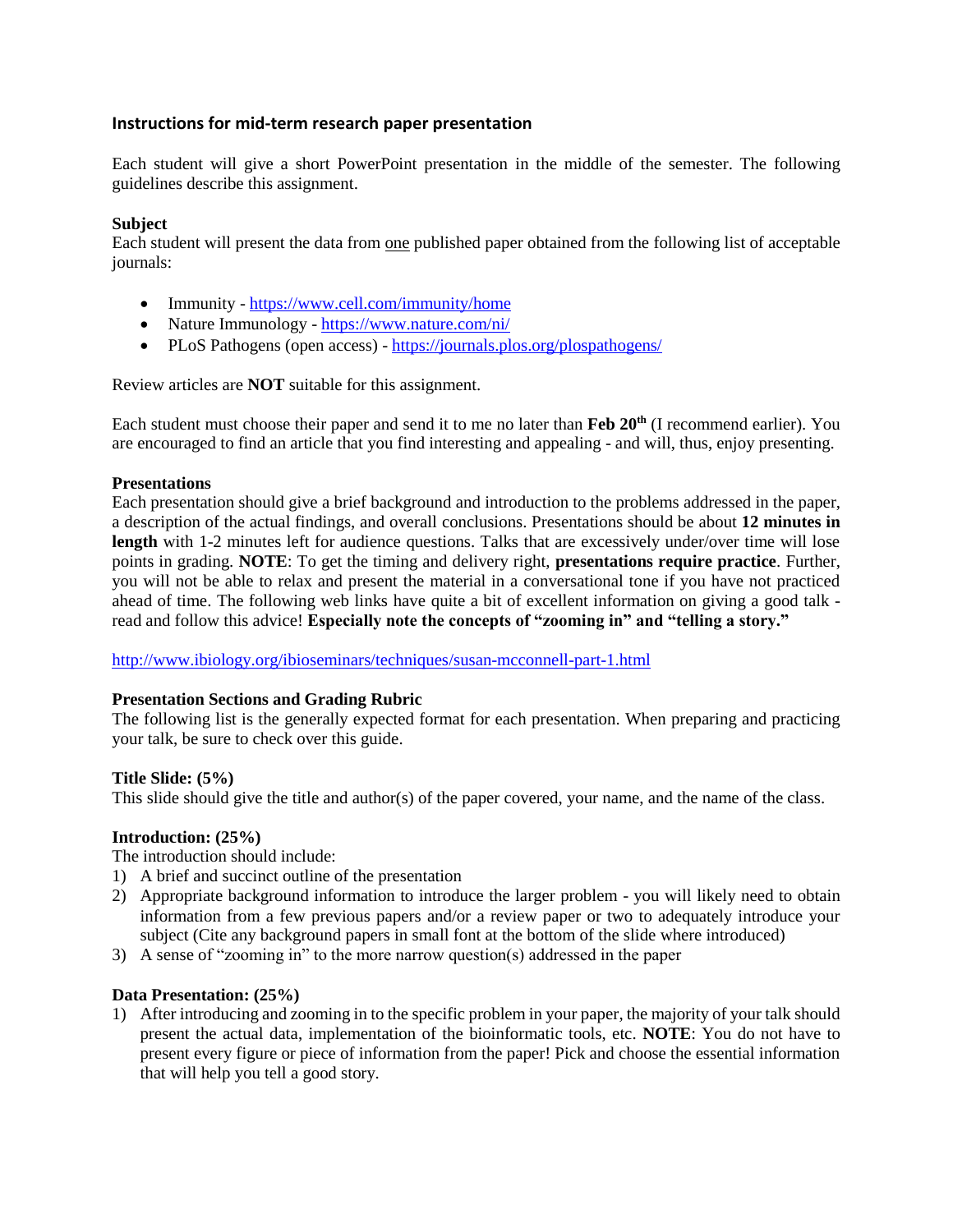- 2) Each slide should present one piece of data/information from the paper (i.e., do not overly complicate individual slides)
- 3) Each graph, table, graphic, etc. should be carefully explained in detail in a sensible order ("This graph shows the following…,the X-axis shows…, the Y-axis shows…")
- 4) There should be a clear sense of flow from one slide to the next ("This data showed the following…Next, the authors wished to address…" CLICK to next slide.

#### **Overall Conclusions**: **(10%)**

If you have built a flowing, zooming in narrative through the Introduction and Data sections of your talk, the Conclusions will flow easily and simply reinforce what your readers have already heard - this portion of the talk should not exceed 2 slides (and may only be a single slide).

#### **Future Directions and Finality: (5%)**

Future directions should be a single slide with 1-2 ideas for the next questions to be addressed - these can be taken from the paper or can be your own thoughts on where this work should proceed. Be concise and thoughtful here. **Finality** - don't leave us hanging! When the talk is over, let us know - the easiest way to do this is with a simple declaration of finality, such as "That's everything I wanted to cover today. I would be happy to answer any questions."

#### **Preparation and Overall Style: (30%)**

- 1. Obviously know the material
- 2. Clearly prepared thoughts for each slide
- 3. The talk flows clear segues (i.e., connections) between slides
- 4. Speak clearly with your body, voice, and eyes directed towards your audience
- 5. Slides should be attractive and easily read remember, colorful can be nice, but avoid unnecessarily flowery slides. Also, dark text against dark backgrounds and light against light is hard to see - pay careful attention to easily seen, contrasting images and text.
- 6. Overall confident and assertive speaking style everyone has their own style, but confidence flows easily when you know the material and have practiced your talk
- 7. Timing 10-15 minutes! Points off for too short or long

| Category                 | <b>Exceeds</b>                                                                                                                                                             | <b>Meet expectations</b>                                                                                                                  | <b>Below expectations</b>                                                                                                                                   | Does not meet                                                                                                          | Score |
|--------------------------|----------------------------------------------------------------------------------------------------------------------------------------------------------------------------|-------------------------------------------------------------------------------------------------------------------------------------------|-------------------------------------------------------------------------------------------------------------------------------------------------------------|------------------------------------------------------------------------------------------------------------------------|-------|
|                          | expectations                                                                                                                                                               |                                                                                                                                           |                                                                                                                                                             | expectations                                                                                                           |       |
| <b>Title Slide</b>       | All the following are<br>included; (1) Title,<br>$(2)$ author $(s)$ , $(3)$                                                                                                | All the following are<br>included; (1) Title,<br>$(2)$ author $(s)$ , $(3)$                                                               | Only two to three of<br>the four components<br>are included.                                                                                                | Less than two<br>components are<br>included, or no title                                                               | 5     |
|                          | your name, (4) name<br>of the class.                                                                                                                                       | your name, (4) name<br>of the class.                                                                                                      |                                                                                                                                                             | slide is provided.                                                                                                     |       |
| <b>Introduction</b>      | (1) Appropriate<br>background<br>information to<br>introduce the larger<br>problem. (2) Cites<br>relevant past<br>publications.                                            | Appropriate<br>background<br>information from the<br>paper presented. Do<br>not cite other<br>relevant<br>publications.                   | Background<br>information is<br>provided; however,<br>it is inadequate for<br>the listener to follow<br>the presentation.                                   | The background<br>information provided<br>does not correlate<br>with the<br>presentation.                              | 25    |
| <b>Data Presentation</b> | (1) Each slide<br>presents one piece<br>of data/information<br>from the paper. (2)<br>Each graph, and<br>table is carefully<br>explained in detail in<br>a sensible order. | (1) Each slide<br>presents one piece<br>of data/information<br>from the paper. (2)<br>Each graph, and<br>table is carefully<br>explained. | (1) There are<br>multiple pieces of<br>data/information in<br>one slide (2) Graphs<br>and tables are<br>explained<br>inadequately (no<br>mention of x and Y | (1) There are<br>multiple pieces of<br>data/information in<br>one slide (2) Graphs<br>and tables are not<br>explained. | 25    |

**Grading rubric for mid-term research paper presentation**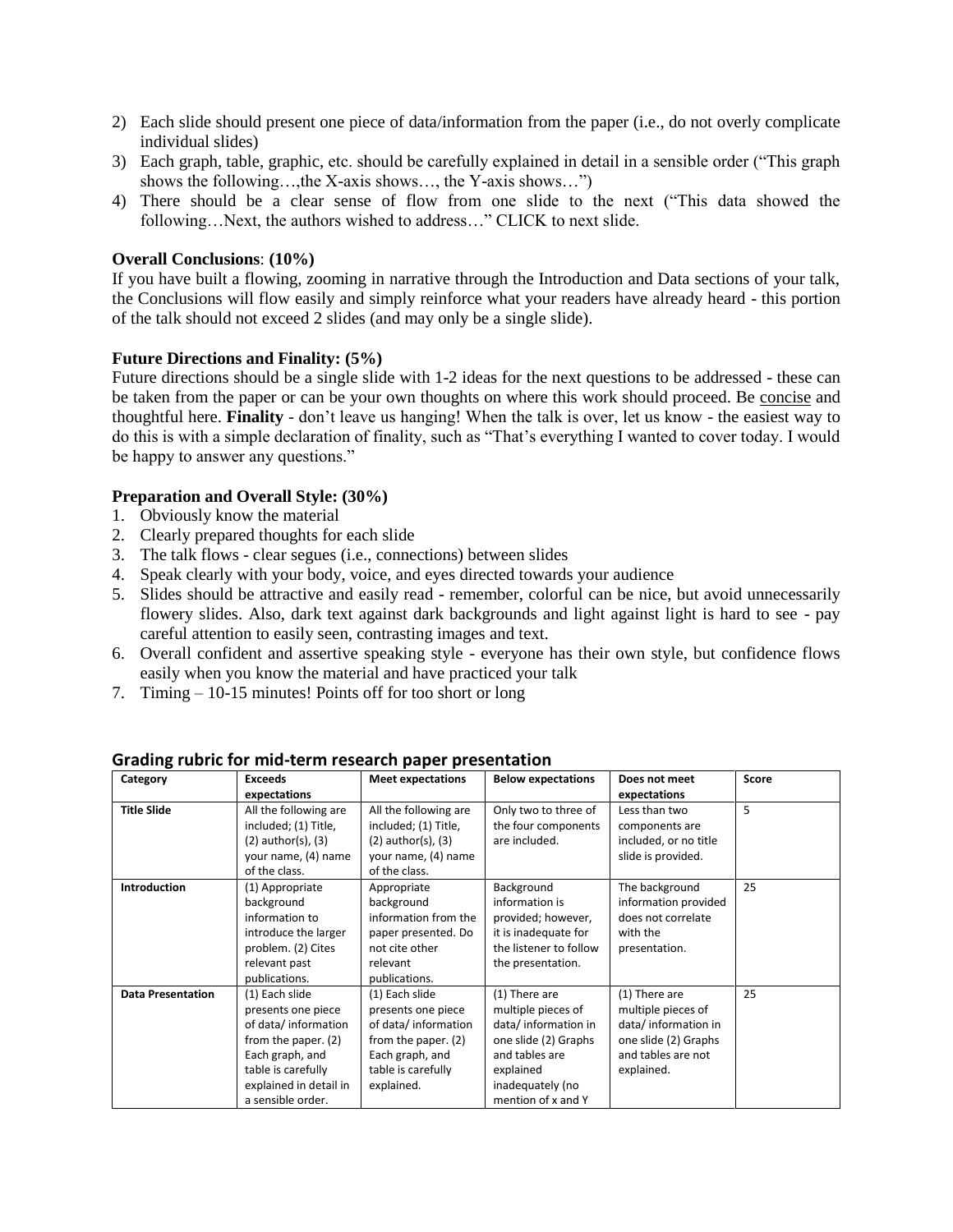|                            |                      |                       | axis etc.)                  |                        |     |
|----------------------------|----------------------|-----------------------|-----------------------------|------------------------|-----|
| <b>Overall Conclusions</b> | Reinforce what the   | Reinforce what the    | The conclusion does         | The conclusion does    | 10  |
|                            | listeners have       | listeners have        | not succinctly              | not correlate with     |     |
|                            | already heard        | already heard.        | address the research        | the presentation.      |     |
|                            | logically. Do not    |                       | paper that was              |                        |     |
|                            | exceed 1-2 slides.   |                       | discussed.                  |                        |     |
| <b>Future Directions</b>   | Clearly defines      | Clearly defines       | Future directions are       | No future directions   | 5   |
| and Finality               | future directions    | future directions     | not clearly defined.        | are provided.          |     |
|                            | both (1) from the    | from the paper.       |                             |                        |     |
|                            | paper and (2) your   |                       |                             |                        |     |
|                            | thoughts.            |                       |                             |                        |     |
|                            | When the talk is     |                       |                             |                        |     |
|                            | over lets the        |                       |                             |                        |     |
|                            | audience know.       |                       |                             |                        |     |
| <b>Preparation and</b>     | (1) knows the        | (1) Knows the         | (1) Some knowledge          | (1) Inadequate         | 30  |
| overall style              | material, (2)        | material, (2)         | of the material, (2)        | knowledge of the       |     |
|                            | prepared thoughts    | prepared thoughts     | The talk flow, and          | material, (2) The talk |     |
|                            | for each slide, (3)  | for each slide, (3)   | segues between              | does not flow, and     |     |
|                            | The talk flows with  | The talk flows,       | slides are not clear        | segues between         |     |
|                            | clear segues         | however, some         | (3) Speaks clearly,         | slides are lacking (4) |     |
|                            | between slides (4)   | segues between        | however, only some          | Does not speak         |     |
|                            | Speak clearly with   | slides are not clear  | eye contact is              | clearly and eye        |     |
|                            | your body, voice,    | (4) Speak clearly     | maintained. (4)             | contact is not         |     |
|                            | and eyes directed    | with your body,       | Slides are not very         | maintained. (5)        |     |
|                            | towards your         | voice, and eyes       | clear, (5) Somewhat         | Slides are not very    |     |
|                            | audience, (5) slides | directed towards      | confident and               | clear, (6) Lacks a     |     |
|                            | are attractive and   | your audience, (5)    | assertive speaking          | confident and          |     |
|                            | easy to read, (6)    | slides are attractive | style, $(7)$ Timing is $±5$ | assertive speaking     |     |
|                            | Overall confident    | and easy to read, (6) | minutes of allocated        | style, (7) Timing is   |     |
|                            | and assertive        | Overall confident     | time.                       | more than ±5           |     |
|                            | speaking style, (7)  | and assertive         |                             | minutes of allocated   |     |
|                            | Timing is $±$ 2      | speaking style, (7)   |                             | time.                  |     |
|                            | minutes of allocated | Timing is $±$ 4       |                             |                        |     |
|                            | time.                | minutes of allocated  |                             |                        |     |
|                            |                      | time.                 |                             |                        |     |
| Total                      |                      |                       |                             |                        | 100 |